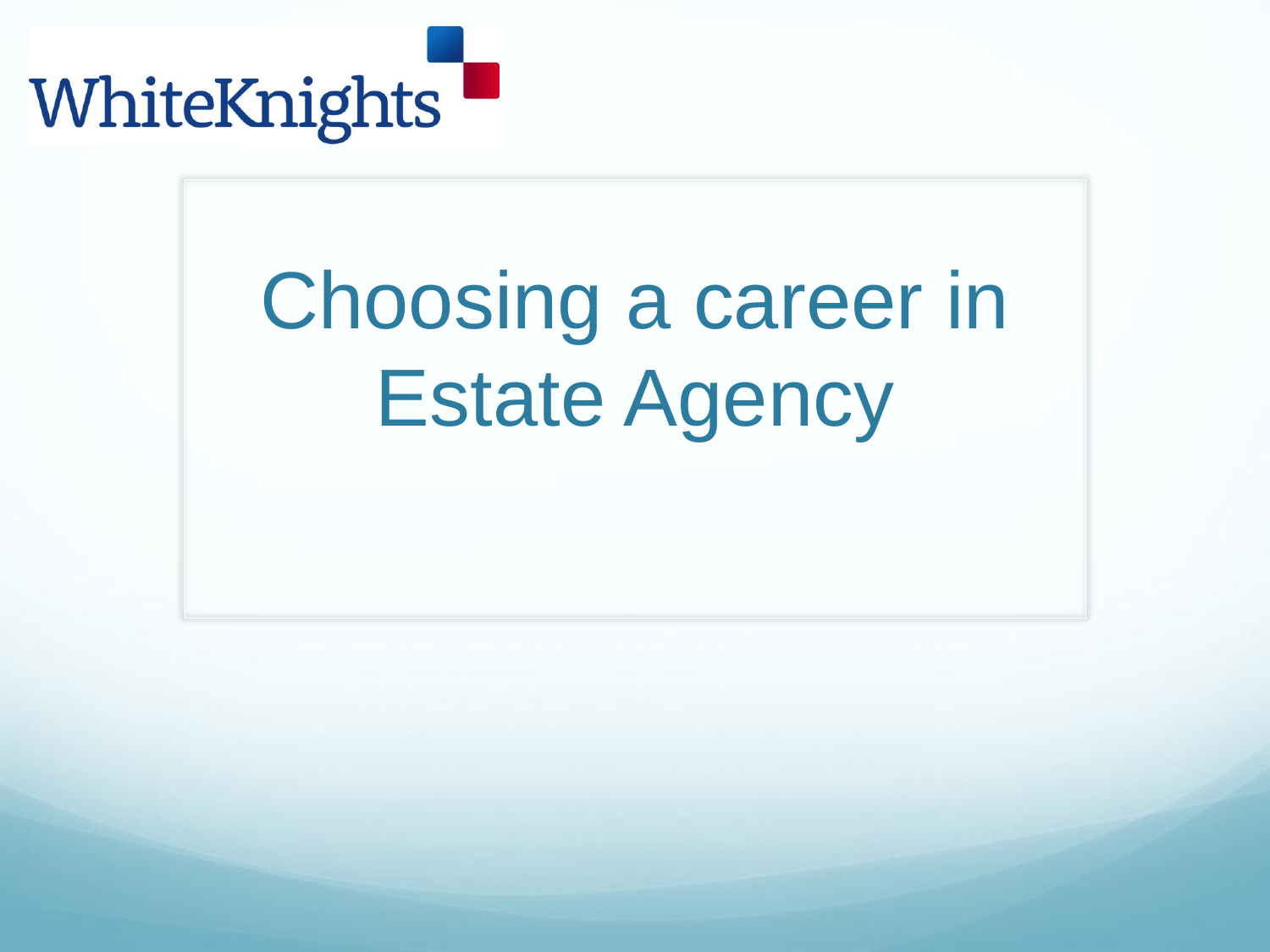## So a bit about me and **Whiteknights**

1986 started as a trainee negotiator

1988 Managed my own branch

1993 opened Atkinson & Keene in **Maidenhead** 

January 2012 – approached and sold the business.

October 2012 bought out the three owners of Whiteknights and took over.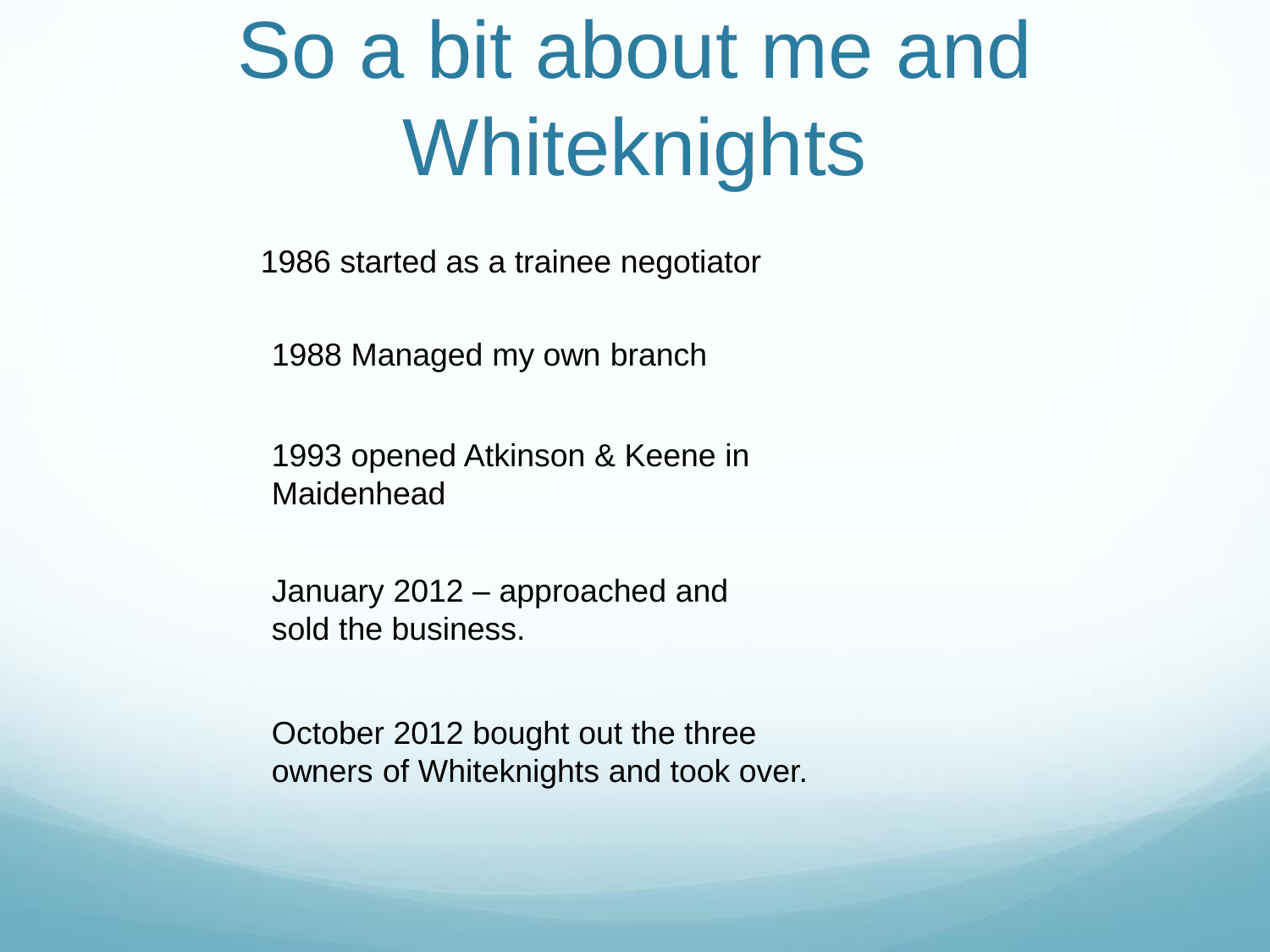

Established in 1987

6 Offices, 1 additional Branch

Residential Sales, Lettings and Management, Mortgages, and Legal Property Conveyancing

We employ 34 people all from the Reading Area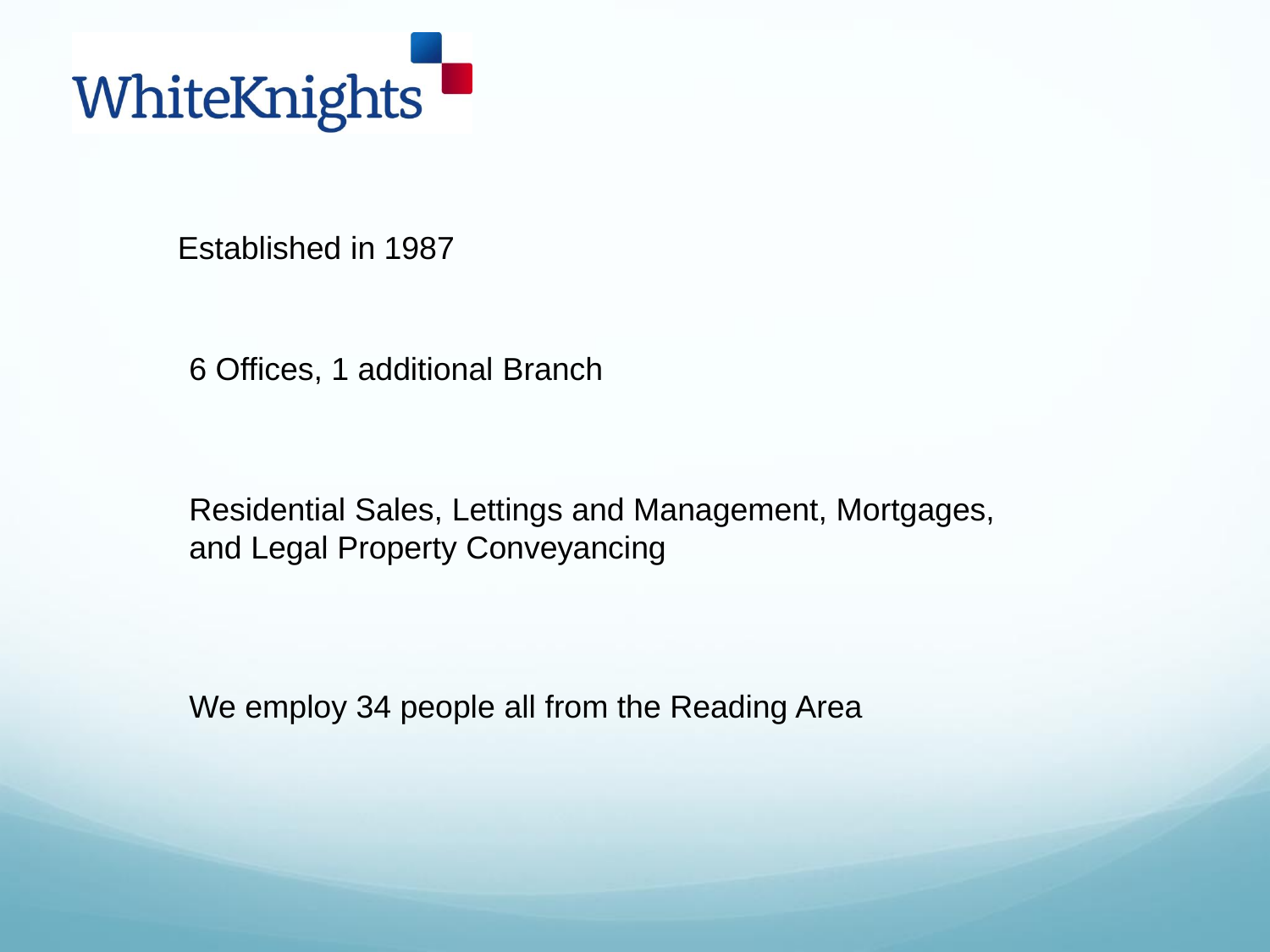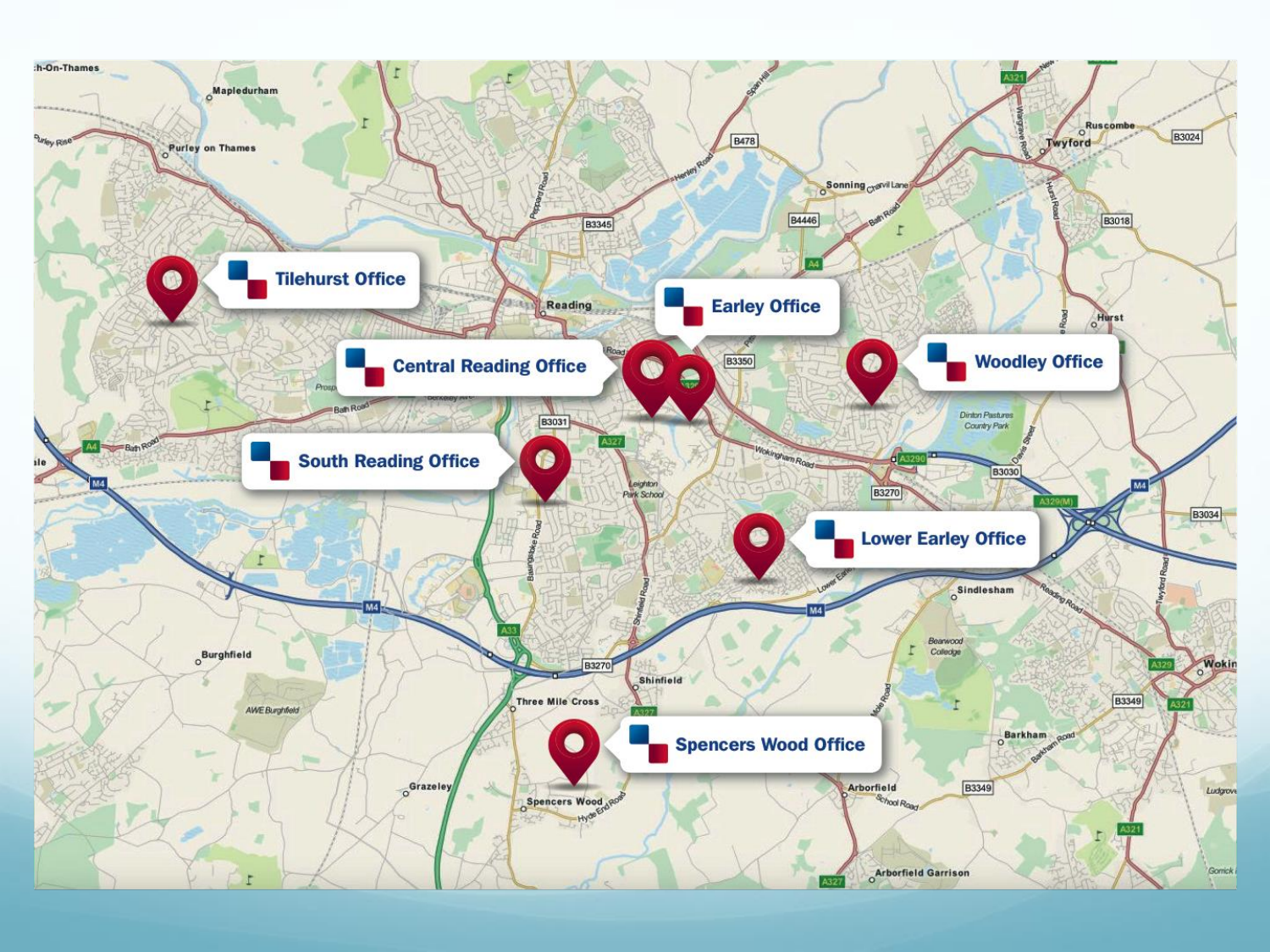

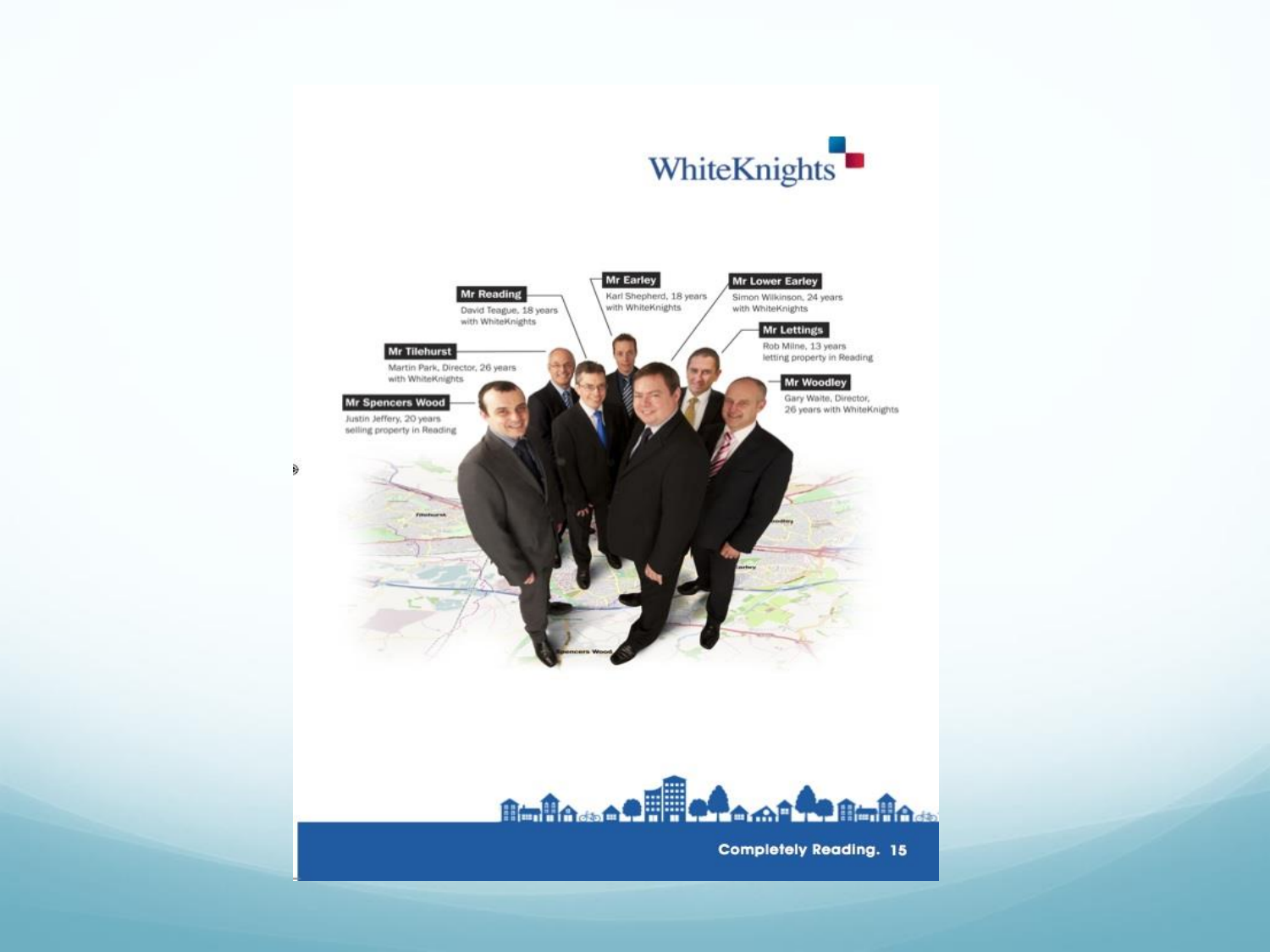## So what does an Estate Agent Do?

**An estate agent is a person or business that arranges the selling, renting or management of properties, and other buildings, in the United Kingdom and Ireland.**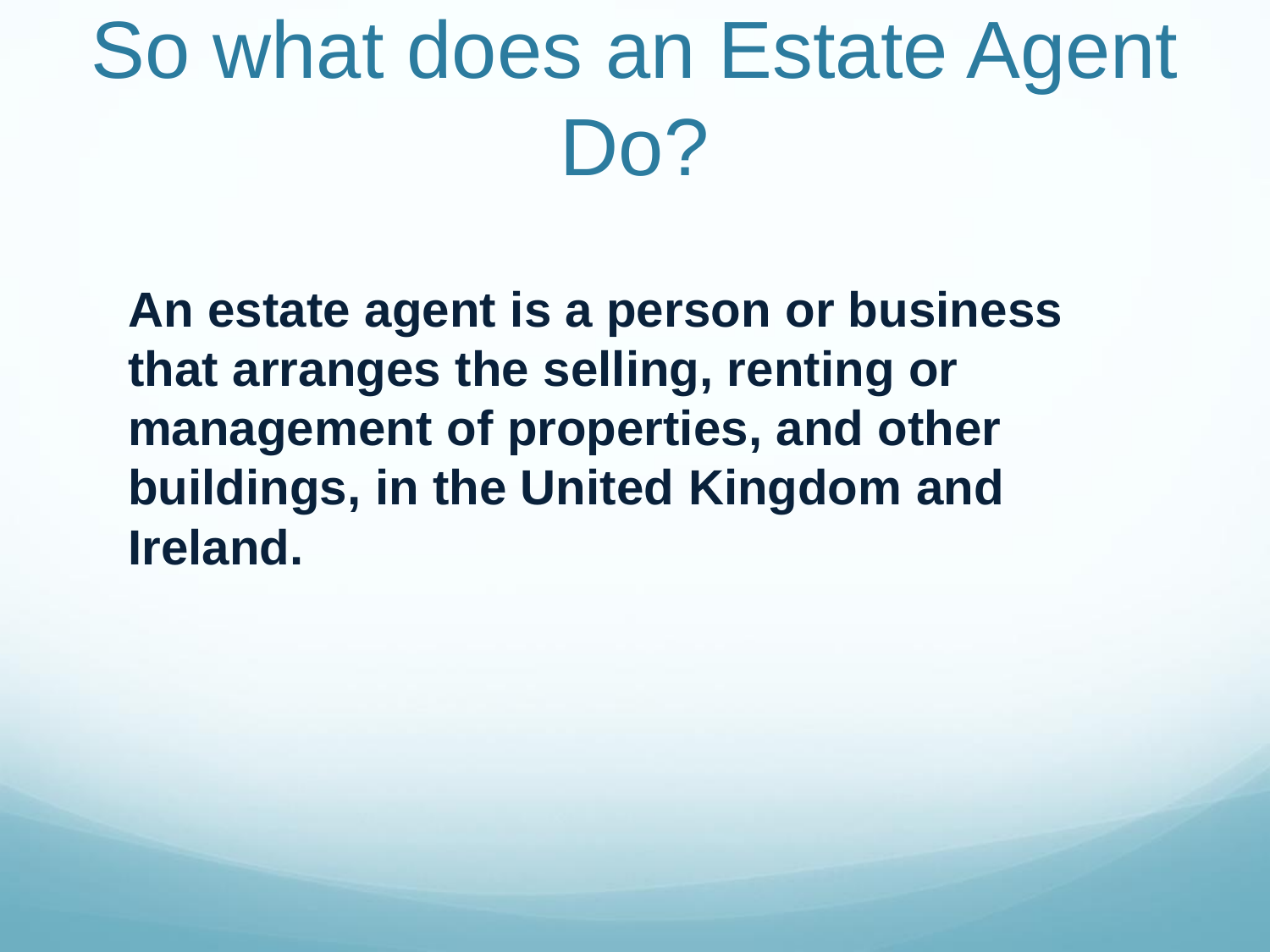## But what do we really do?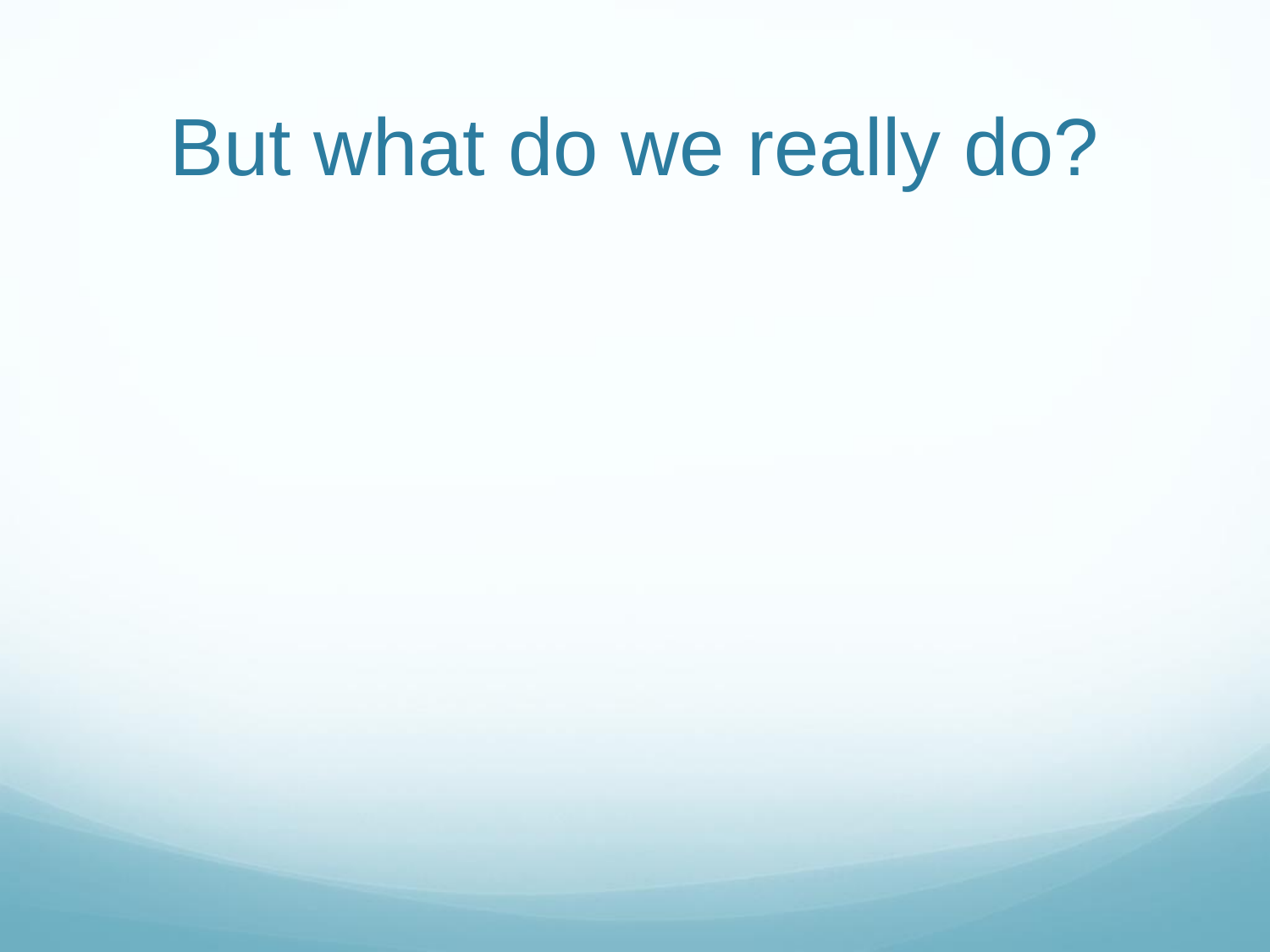## What Legislation Covers our Industry?

1 Specific Legislative Acts:

Estate Agency Act of 1979

Consumers, estate agents and redress act of 2007; Consumer Protection Regulations (CPR); Code of Practice for Residential Estate Agents; Advertising Standards Authority and Business Protection from misleading marketing Act; Ombudsman for estate agents scheme; Property Redress Scheme for Lettings; Deposit protection; Furnishing Regulations for Fire Safety; Legionella Testing; Immigration Bill; Data Protection Act; Competition Laws; Town Country planning act; Money Laundering Regulations 2007 and Distance Selling Regulations. Cancellation of contracts Act of 2008.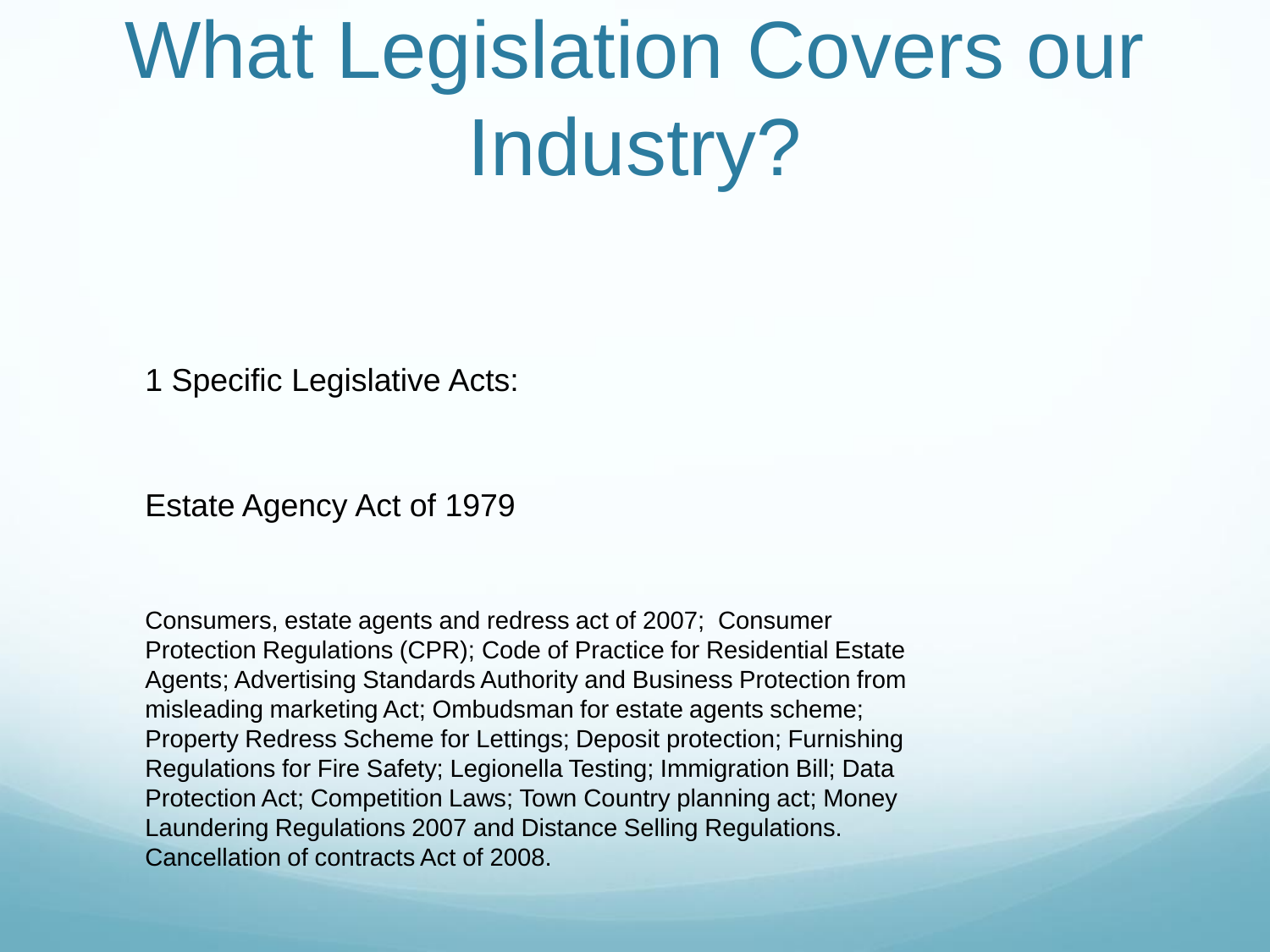## How has technology entered the business?

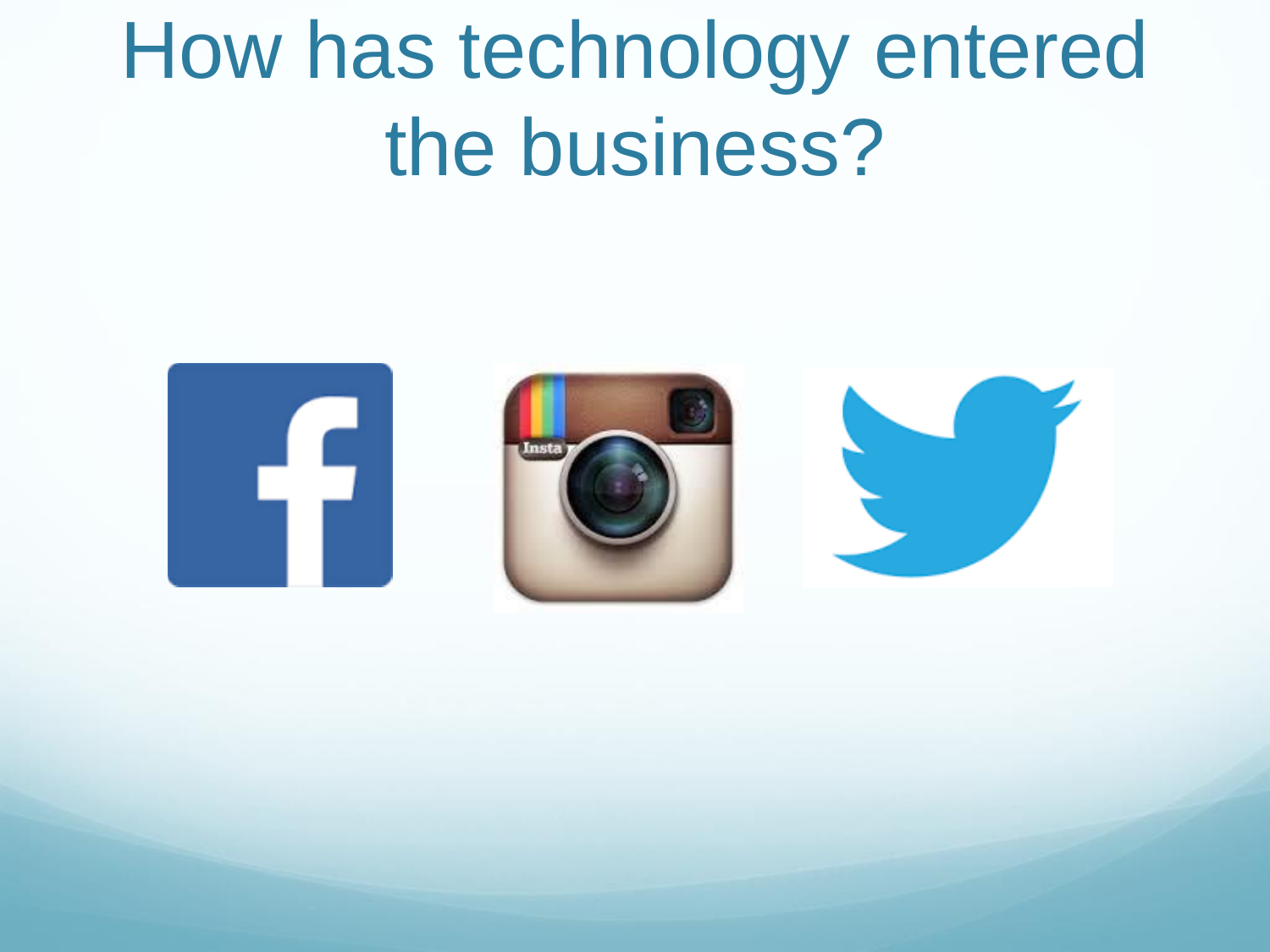## You're only ever two **buttons away from a**<br>valuation or viewing



With our innovative new system, you can now book to view property for sale and let or even arrange a valuation of your own property, online, immediately.

Only from Whiteknights  $\mathcal{R}$ 

Click whiteknights.co.uk Call 0118 931 0011 Email reading@whiteknights.co.uk WhiteKnights **Completely Reading.** 

whiteknights.co.uk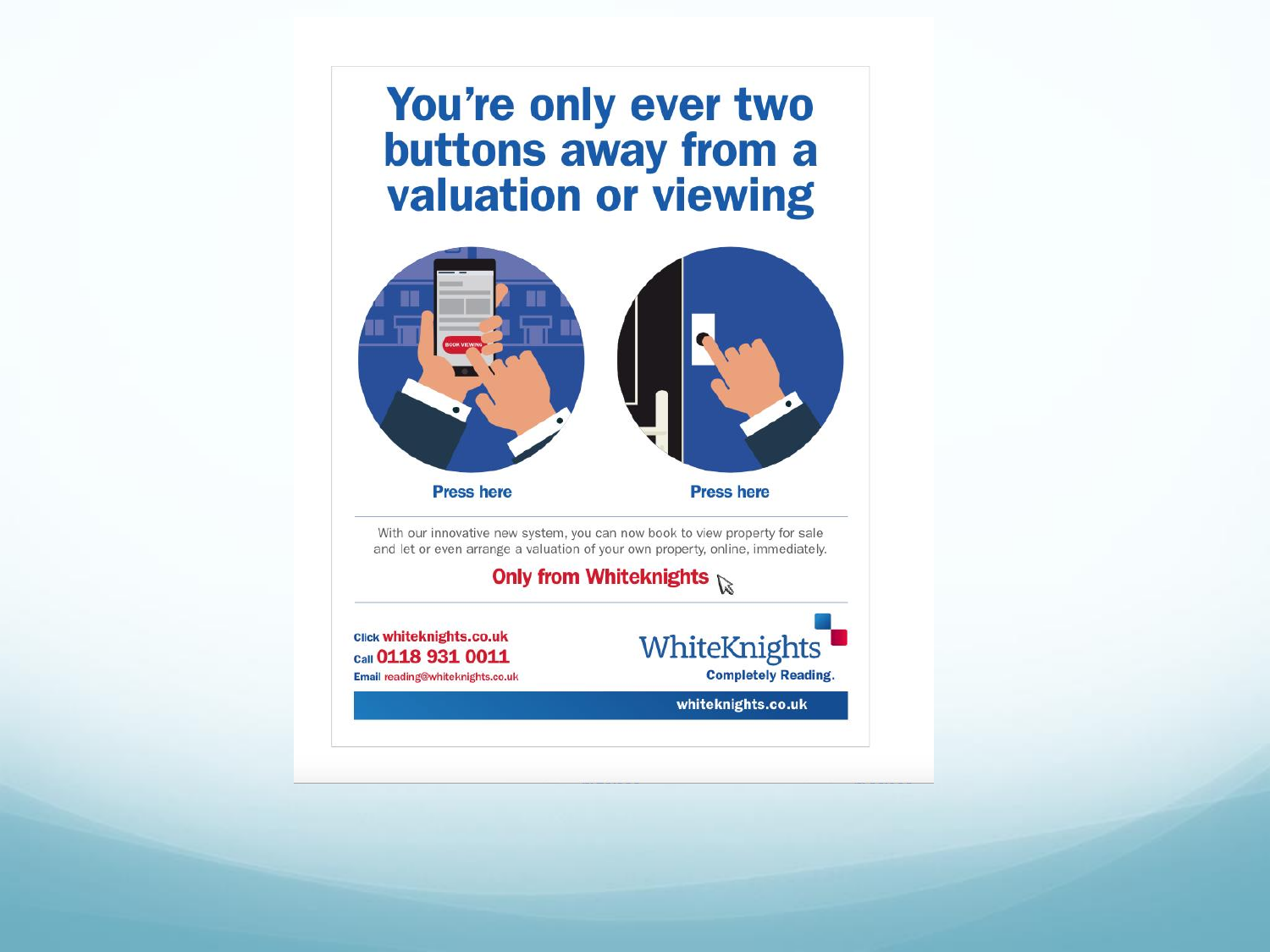

**Oliver Jones** Sales Negotiator, Central Reading T: 0118 334 1790 ojones@whiteknights.co.uk

whiteknights.co.uk

Central Reading . Earley . Tilehurst . Woodley Lower Earley . South Reading . Spencers Wood

### **Completely Reading.**

#### Now available 7 days a week ... and 8.30am-10.00pm weekdays

This email and any files transmitted with it are confidential and intended solely for the attention and use of the individual or entity to whom they are addressed. If you have received this email in error please reply to inform us accordingly, prior to deleting the message.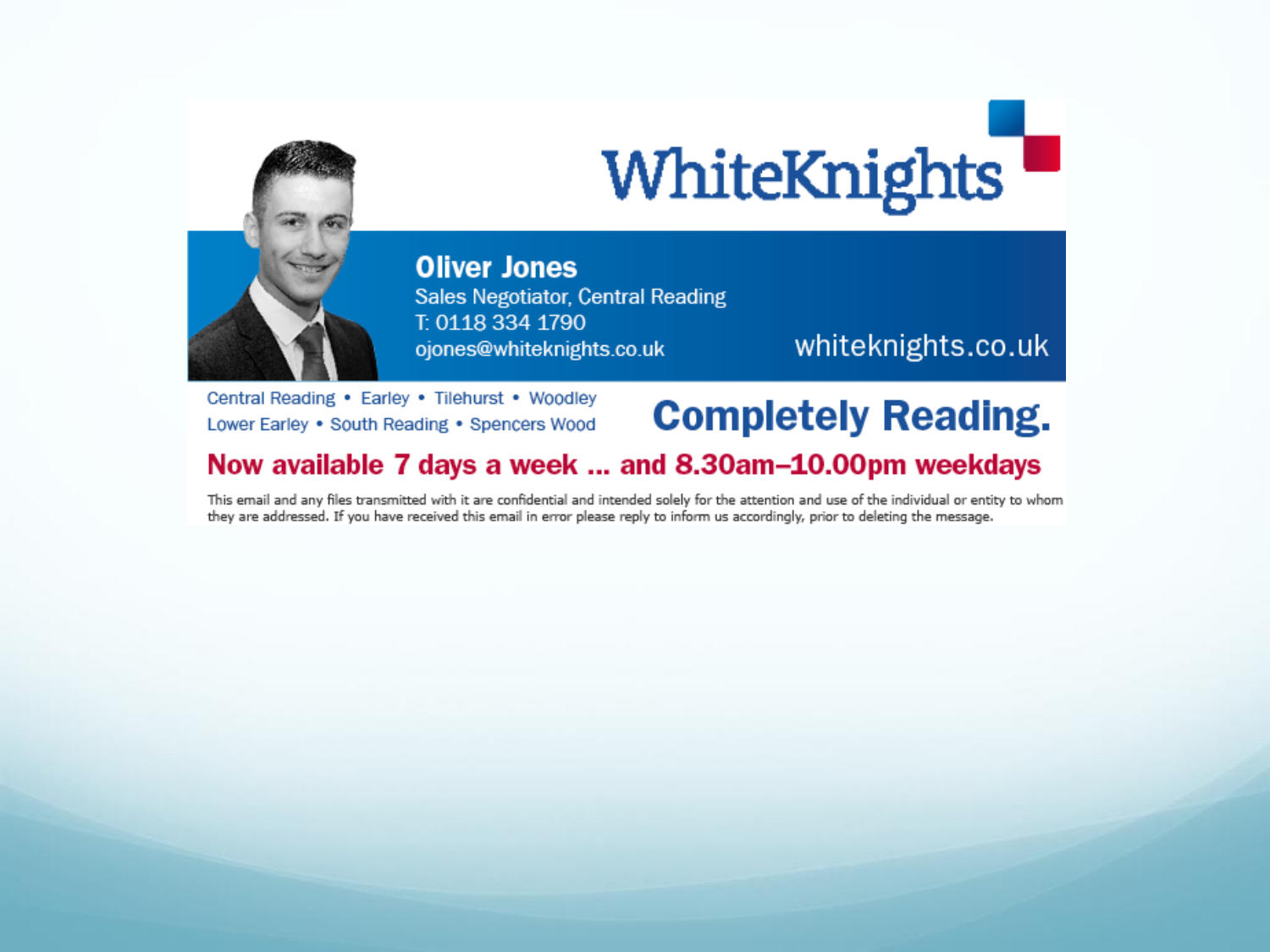## So what skills do you need to become an Estate Agent?

The Ability to Talk! – or more accurately the ability to converse and sell.

The Written word.

IT skills

Empathy and Communication skills

Photography and Artistic skills

Mathematics – to work out those commissions!